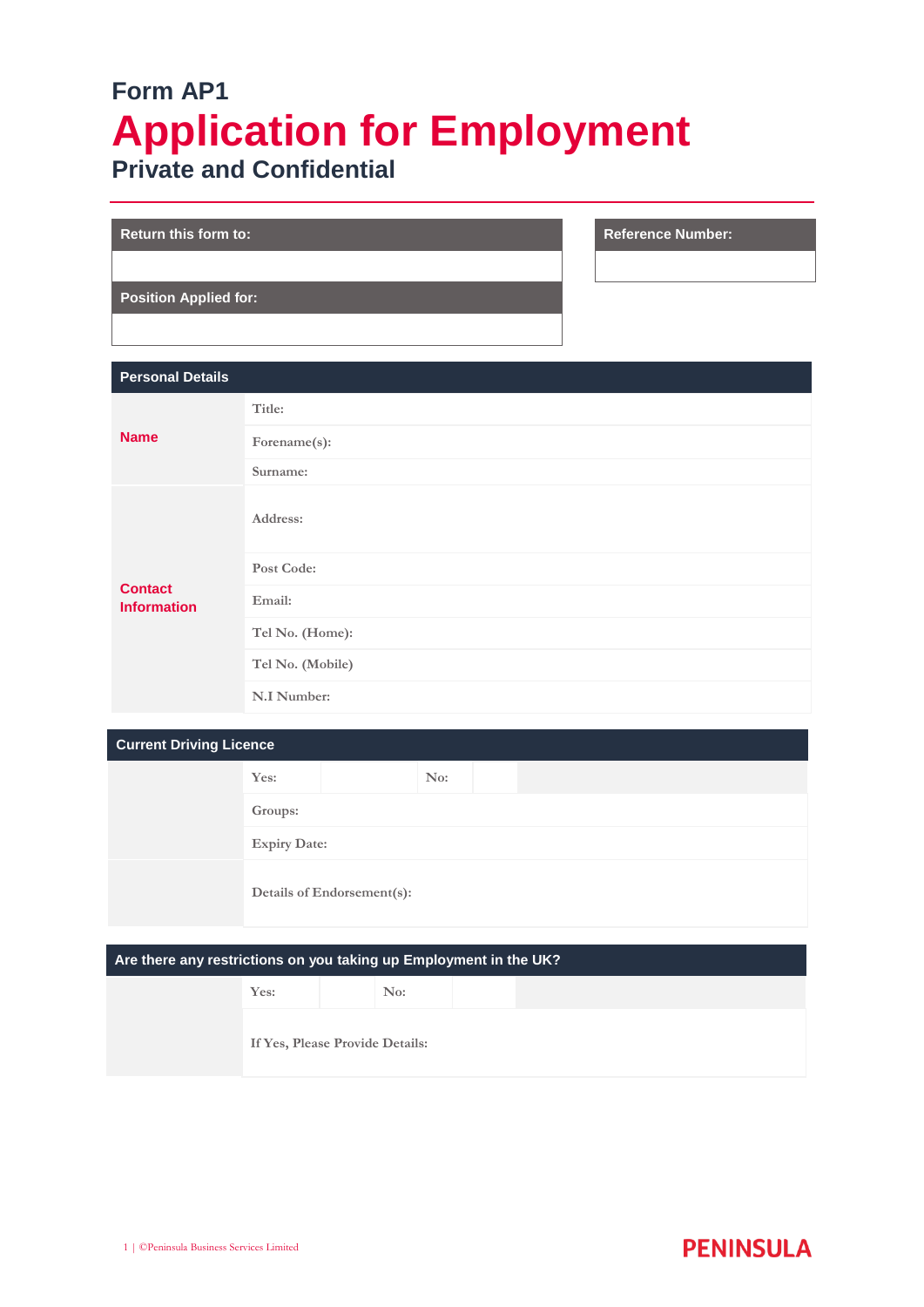| <b>Education</b> (please complete in full and use a separate sheet if necessary) |                                  |                              |  |  |  |
|----------------------------------------------------------------------------------|----------------------------------|------------------------------|--|--|--|
|                                                                                  | Schools/College/University Names | <b>Qualifications Gained</b> |  |  |  |
|                                                                                  |                                  |                              |  |  |  |
|                                                                                  |                                  |                              |  |  |  |
|                                                                                  |                                  |                              |  |  |  |
|                                                                                  |                                  |                              |  |  |  |
|                                                                                  |                                  |                              |  |  |  |
|                                                                                  |                                  |                              |  |  |  |

## **Employment History** (please complete in full and use a separate sheet if necessary) **Last/Current Employment Name of Employer: Address: Dates of Employment: Job Title: Duties: Rate of Pay: Reason for Leaving: Notice Period: Previous Employment #2 Name of Employer: Address: Dates of Employment: Job Title: Duties: Rate of Pay: Reason for Leaving: Previous Employment #3 Name of Employer: Address: Dates of Employment: Job Title: Duties: Rate of Pay: Reason for Leaving:**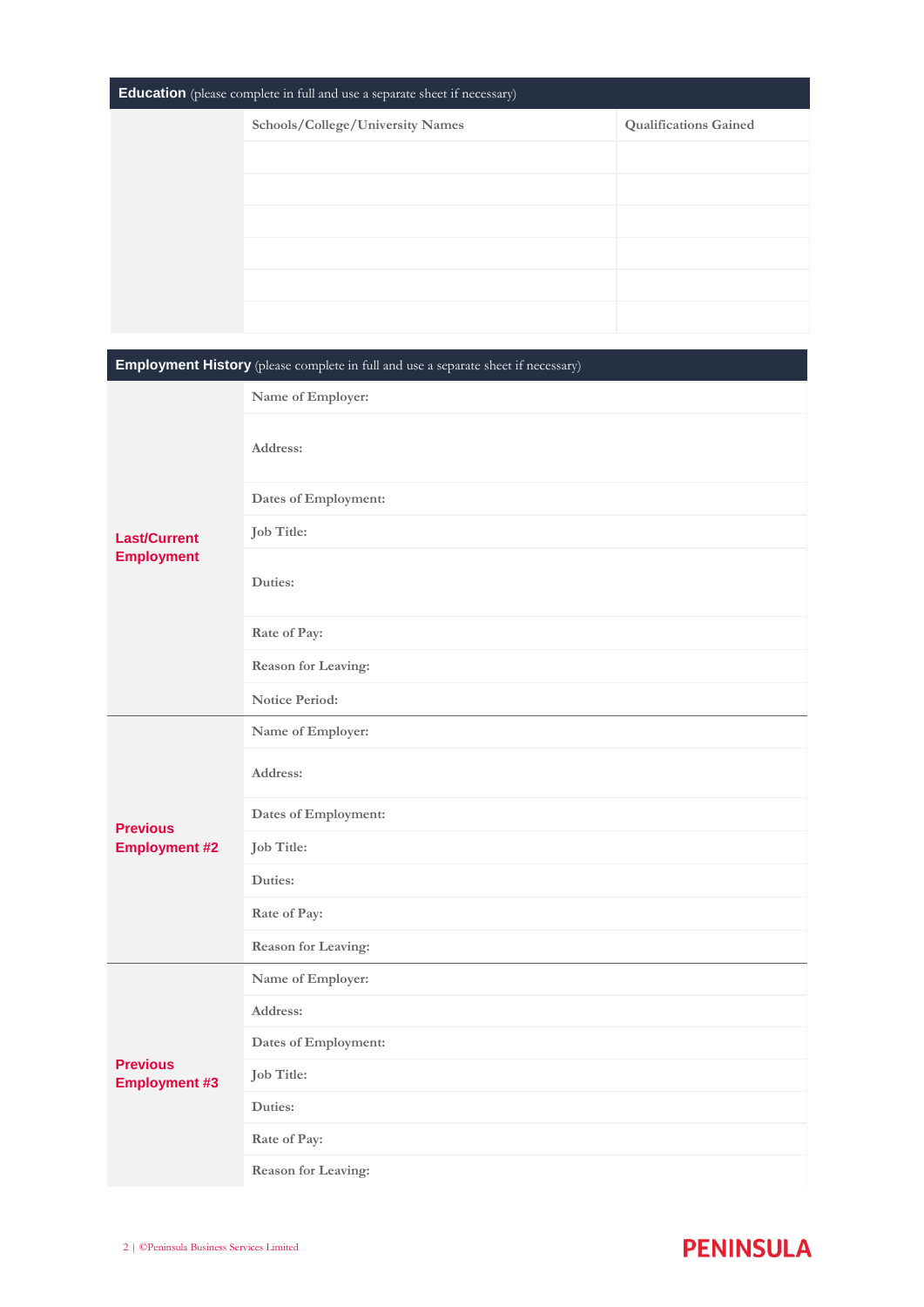| Current Membership of Professional bodies (i.e. CIPD, NMC) |
|------------------------------------------------------------|
|------------------------------------------------------------|

**Please note any professional bodies you are a member or registered with:**

### **Other Employment**

**Please note any other employment that you would continue with if you were to be successful in obtaining the position:**

#### **Leisure**

**Please note here your leisure interests, sports and hobbies, other pastimes, etc.:**

**References** (please note here two persons from whom we may obtain both character and work references)

|                     | Title:                                        |     |  |                        |  |  |  |  |
|---------------------|-----------------------------------------------|-----|--|------------------------|--|--|--|--|
|                     | Forename(s):                                  |     |  |                        |  |  |  |  |
| <b>Reference #1</b> | Surname:                                      |     |  |                        |  |  |  |  |
|                     | Address:                                      |     |  |                        |  |  |  |  |
|                     | Post Code:                                    |     |  |                        |  |  |  |  |
|                     | Contact No.                                   |     |  |                        |  |  |  |  |
|                     | <b>Position Held</b>                          |     |  |                        |  |  |  |  |
|                     | May we approach the above prior to interview? | Yes |  | $\mathbf{N}\mathbf{o}$ |  |  |  |  |
| <b>Reference #2</b> | Title:                                        |     |  |                        |  |  |  |  |
|                     | Forename(s):                                  |     |  |                        |  |  |  |  |
|                     | Surname:                                      |     |  |                        |  |  |  |  |
|                     | Address:                                      |     |  |                        |  |  |  |  |
|                     | Post Code:                                    |     |  |                        |  |  |  |  |
|                     | Contact No.                                   |     |  |                        |  |  |  |  |
|                     | <b>Position Held</b>                          |     |  |                        |  |  |  |  |
|                     | May we approach the above prior to interview? | Yes |  | $\rm No$               |  |  |  |  |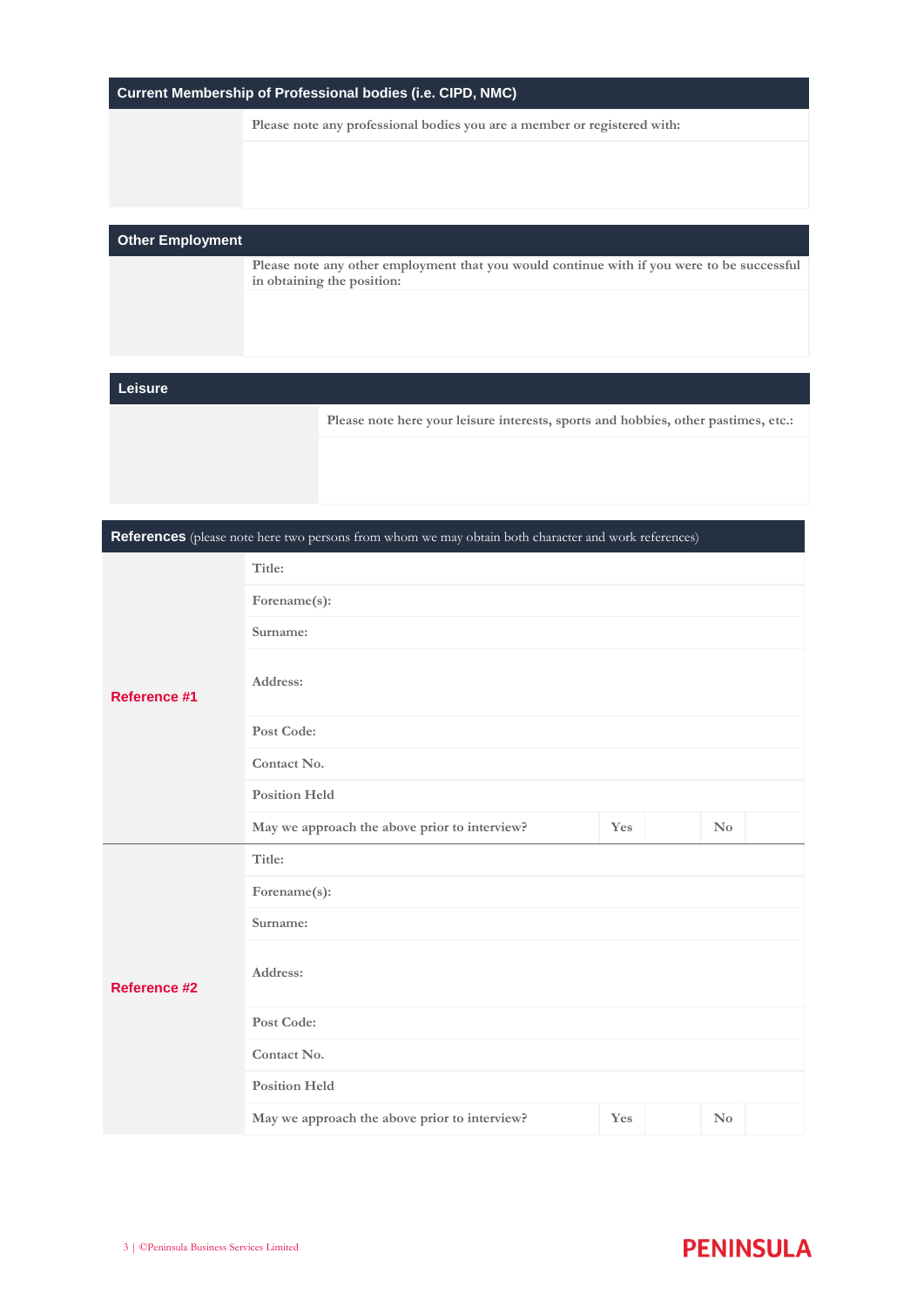#### **General Comments**

Please detail here your reasons for this application, your main achievements to date and the strengths you would bring to this post. Specifically, please detail how your knowledge, skills and experiences meet the requirements of this role (as summarised in the person specification).

#### **Criminal Record**

Please note any criminal convictions except those 'spent' under the Rehabilitation of Offenders Act 1974. If none please state. In certain circumstances employment is dependent upon obtaining a satisfactory Disclosure & Barring Certificate from the Disclosure & Barring Service/Disclosure Scotland.

#### **Data Protection**

- 1. We are aware of our obligations under data protection legislation, including the obligation to collect only the data that is required for our specific purpose. The information collected in this application form is specific to our recruitment exercise and necessary for the performance of the role that you have applied for. If you are recruited for the role you have applied for, or any other role you are offered by us, the information provided will then be used for the purposes of your employment with us, together with further information collected upon recruitment for those purposes.
- 2. We will treat all personal information about you with utmost integrity and confidentiality. Our data protection policy sets out our approach to ensuring that your data is processed in line with the data protection principles within current data protection legislation.
- 3. Our privacy notice for job applicants gives you information on, amongst other things, the data we will hold about you during the recruitment exercise and what we use it for. Delete as applicable - A copy of the privacy notice is attached to this application form / You can view the privacy notice at (insert web address).